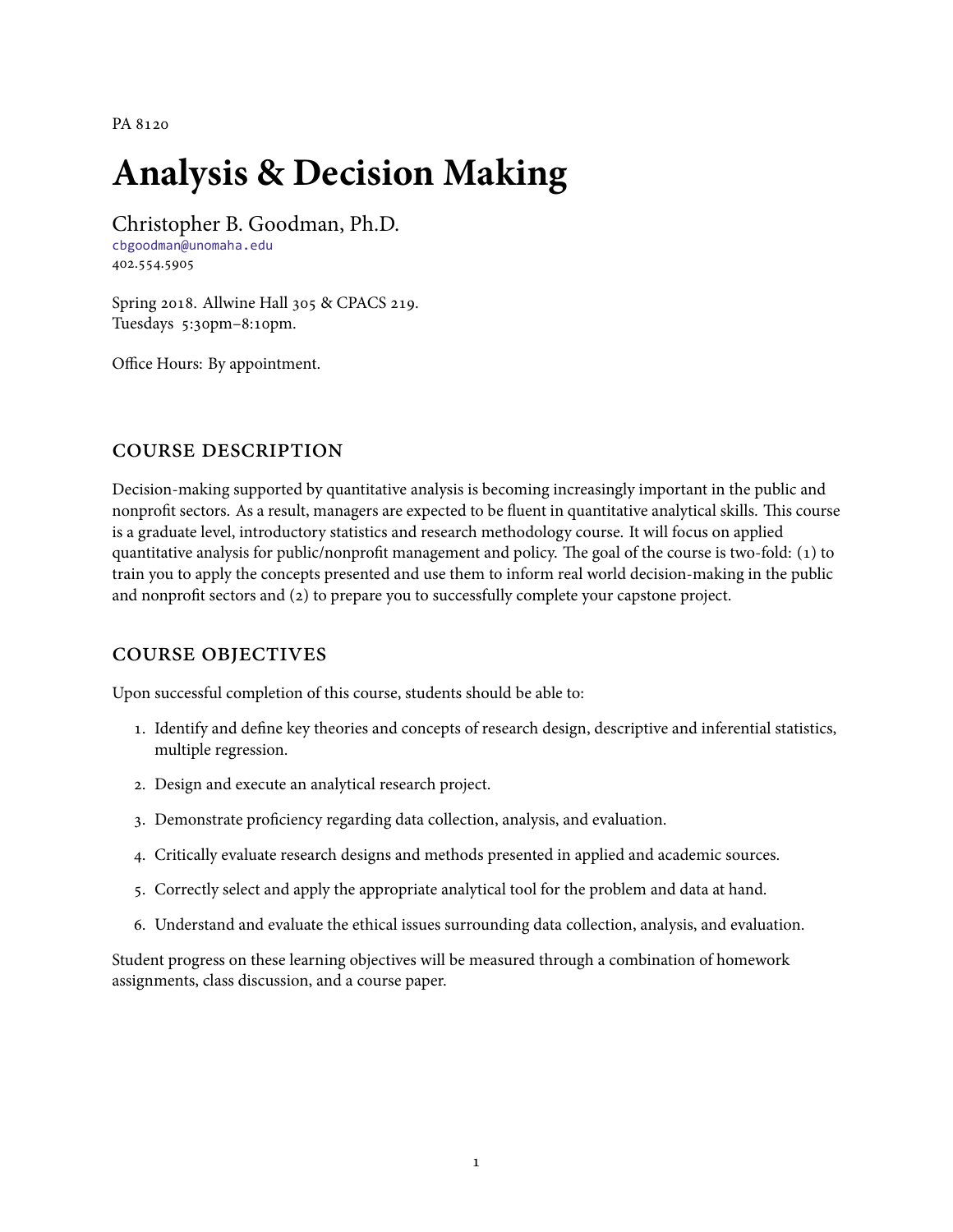# **TEXTBOOKS**

The main texts of this course are available at the bookstore. However, these books likely can be obtained cheaper elsewhere (primarily online).

Levine, David M. et al (2016). *[Statistics for Managers using Microsoft Excel](https://www.amazon.com/Statistics-Managers-Using-Microsoft-Excel/dp/0134173058/)*. 8e. Pearson.

Previous editions may be fine, but I make no guarantees that they will be. It is up to you determine if a previous edition is appropriate. I also require that you have/purchase a MyStatLab code as we will be using that system for all homework. The code should come with new books and can be purchased for used books from Pearson.

Schwabish, Jonathan. (2016). *[Better Presentations: A Guide for Scholars, Researchers, and Wonks](https://www.amazon.com/Better-Presentations-Guide-Scholars-Researchers/dp/0231175213/)*. Columbia University Press.

## requirements

# participation – 20%

This course operates as a "flipped classroom" with little to no formal lecture during class time. Rather, you will be working individually and in groups to complete various exercises in the classroom. Your participation in these exercises is essential to successfully completing the course. The participation portion of your grade is contingent upon these exercises as well as the pre-work necessary to prepare for them. This will be explained to a much greater extent in the first class session.

#### $HOMEWORK - 40%$

We will be using MyStatLab as a platform for homework assignments. There will be assignments approximately each week. Homework will be due at three points in time during the semester.

### research project – 35%

This project is designed to mimic the Capstone process. I will require you to submit a proposal, your literature review, an overview of your data, and analytical section. The last three will form the basis of your research project. I will distribute more information on each individual part as the class progresses.

As a part of this assignment, I will require you to become CITI certified. Certification will be necessary should you want to collect your own data for your capstone project. The process takes about four hours. More information on the process can be found at <https://www.citiprogram.org/>.

## course methodology & policies

Class time will be spent working problems, answering questions, and doing group work. There will be little to no lecture in class. As such, it is your responsibility to consume the course material *before* class time and come armed with questions about the readings. I will regularly send out pre-work for class which could take the form of a poll, a single or series of questions, or a case to think about for class. It is essential that these assignments are completed before class time as our time together is contingent upon this work.

I will be teaching this course as an introductory graduate course in statistics and research methodology that combines theoretical and conceptual topics with practical application. It is my assumption that students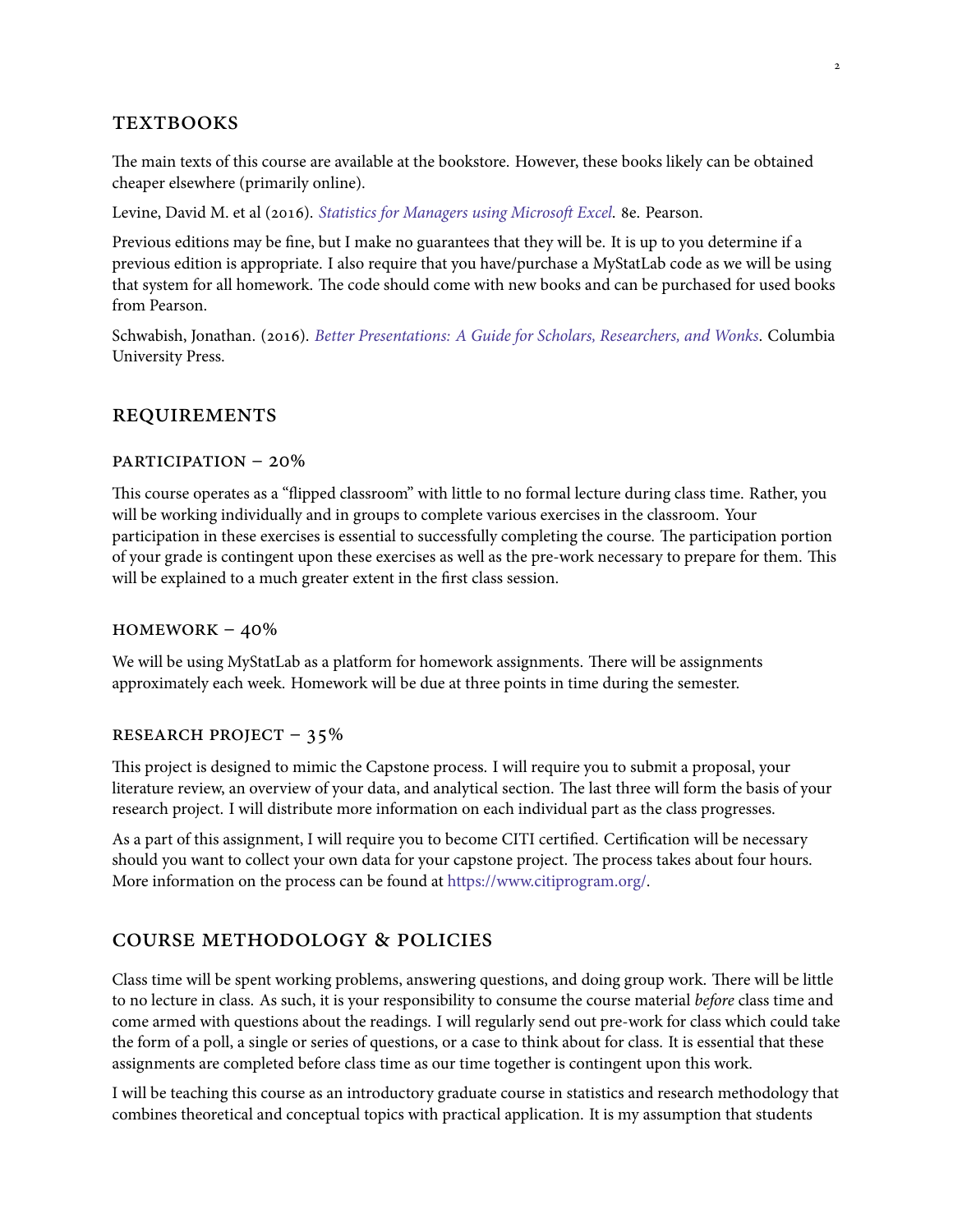have limited undergraduate or graduate exposure to the topics covered in this course. As such, there is a large amount of material to cover in this course, and we will be moving quickly. Do not fall behind in the reading. It will be difficult to catch up.

# communications

Course announcements will be made via email so it is imperative that you check your e-mail daily. "I didn't get the email" is never a valid excuse. The most effect method of communicating with me is using email; however, you are also encouraged to schedule a meeting at my office or a phone call.

#### calculators & software

It is **required** that you have a calculator with square root functionality for this class. We will likely use a calculator in every subject. As such, please plan on having access to a calculator.

We will use Excel, a databse and statistical software package, in this course. As such, you'll need consistent access to Microsoft Office.

#### late assignments

Late assignments **WILL NOT** be accepted without a valid UNO excuse. If you have a schedule conflict on any day an assignment is due, please contact me beforehand to make arrangements for turning in your assignment early.

## students with disabilities

If you have or believe you have a disability that may impede your learning, please contact the Disability Services Office. I will make every effort to accommodate you in accordance with UNO policy, procedures, and recommendations. Additional information can be found at <http://www.unomaha.edu/student-life/inclusion/disability-services/students/where-to-begin.php>.

## academic honesty

All students at the UNO are expected to conduct their academic affairs in an honest and responsible manner. Any student found guilty of dishonesty in academic work shall be subject to disciplinary actions. Acts of academic dishonesty include, but are not limited to:

- plagiarism, i.e., the intentional appropriation of the work, be it ideas or phrasing of words, of another without crediting the source;
- cheating, i.e, unauthorized collaboration or use of external information during examinations; assisting fellow students in committing an act of cheating;
- falsely obtaining, distributing, using or receiving test materials or academic research materials; submitting examinations, themes, reports, drawings, laboratory notes, research papers or other work as one's own when such work has been prepared by another person or copied from another person (by placing his/her own name on a paper, the student is certifying that it is his/her own work); or
- improperly altering and/or inducing another to improperly alter any academic record.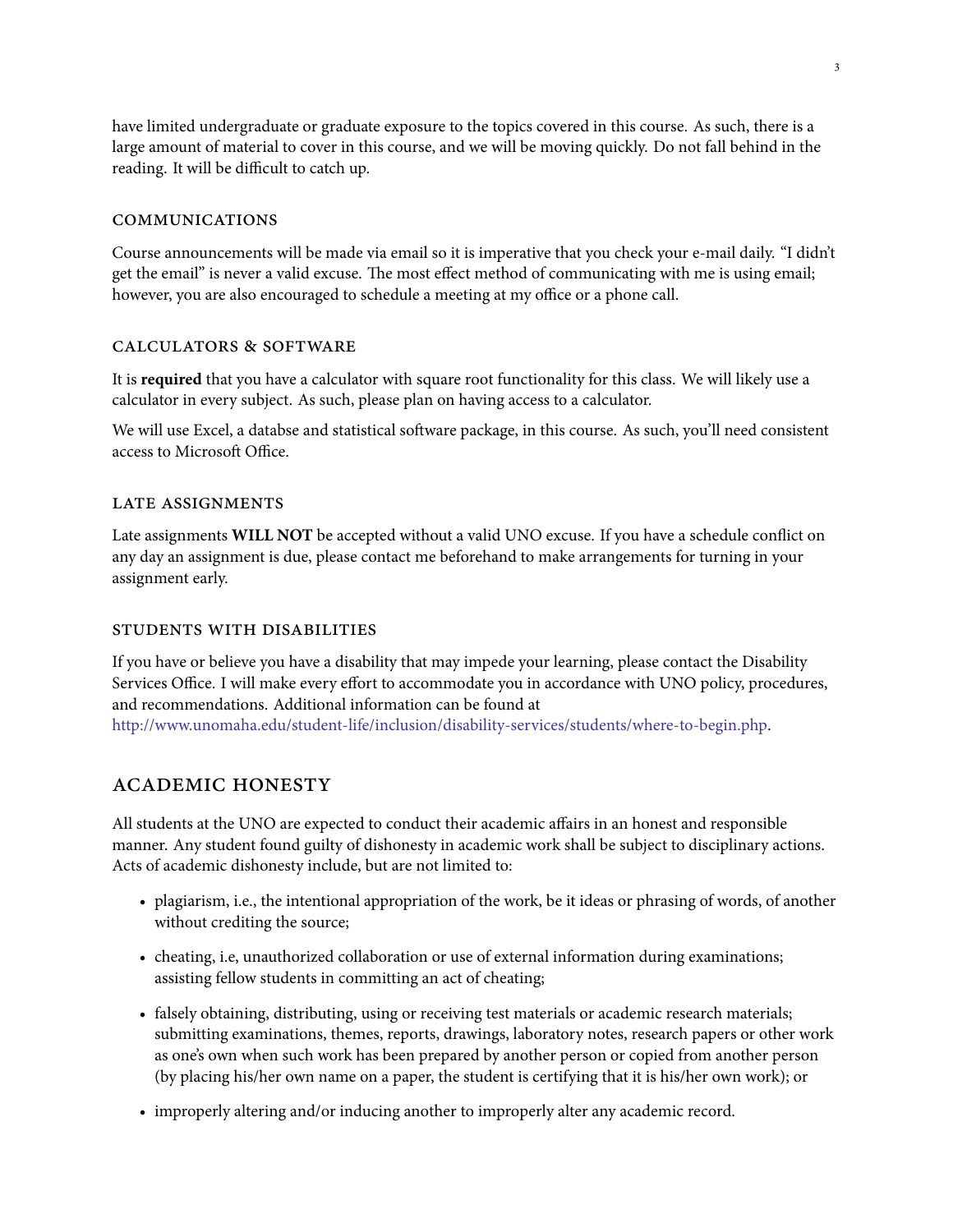Additionally, graduate students are more likely to assume roles as active scholars. With these roles come added responsibilities for academic honesty. For such individuals academic honesty requires an active pursuit of truth not just an avoidance of falsehood. This pursuit includes but is not limited to:

- providing a full and complete representation of any scholarly find, be it experimental data or information retrieved from archives;
- taking care that the resources of the University (e.g., library materials, computer, or laboratory equipment) are used for their intended academic purposes and they are used in a manner that minimizes the likelihood of damage or unnecessary wear;
- assuring that one's co-workers are given due credit for their contributions to any scholarly endeavor; respecting a diversity of opinion and defending one's colleagues as well as one's own academic freedom; respecting the rights of other students who may come under the tutelage of the graduate student and being fair
- and impartial in grading and other forms of evaluation; and seeking permission from an instructor when submitting to that instructor work which the student has submitted for a course taken in the past or intends to submit for another course currently being taken.

In cases of alleged academic dishonesty, the instructor shall attempt to discuss the matter with the student and explain the sanction(s) which he/she plans to impose. In the event that the student challenges the allegation of academic dishonesty, or is not satisfied with the sanctions(s) imposed by the instructor, the student may file an appeal according to the approved appeal policies of the University of Nebraska Graduate College.